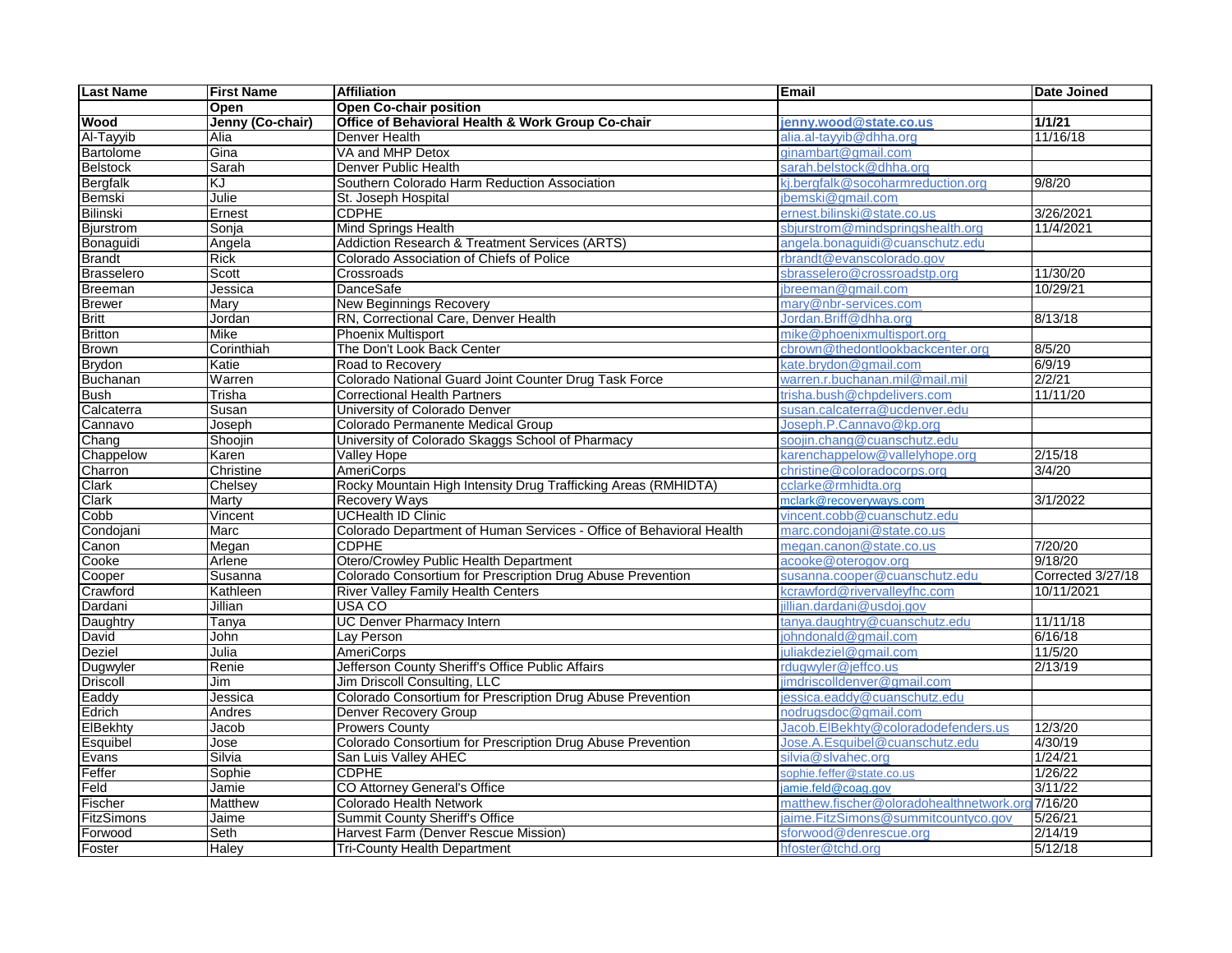| Frame          | Roger        | <b>Community Member</b>                                                                              | reframe3@comcast.net                  | 1/26/21    |
|----------------|--------------|------------------------------------------------------------------------------------------------------|---------------------------------------|------------|
| Galey          | Rochelle     | Colorado Dept of Human Services, Office of Children Youth and Families                               | rochelle.galey@state.co.us            |            |
| Gallardo       | Melissa      | <b>Colorado Department of Corrections</b>                                                            | melissa.gallardo@doc.state.co.us      |            |
| Garcia         | Grade        | <b>AmeriCorps</b>                                                                                    | grace@coloradocorp.org                | 3/4/20     |
| Gauna          | Danielle     | Opioid Advisory Group BOCO                                                                           | danielle.gauna@gmail.com              |            |
| Gerhardt       | Jim          | <b>Thornton Police Department</b>                                                                    | im.gerhardt@cityofthornton.net        |            |
| Giles          | <b>Brad</b>  | US Attorney's Office (CO)                                                                            | bradley.giles@usdoj.gov               |            |
| Gottsman       | Allyson      | CU Dept. of Family Medicine                                                                          | allyson.gottsman@cuanschutz.edu       |            |
| Grady          | Caitlin      | <b>UC Denver School of Public Health</b>                                                             | cegrady@me.com                        | 7/6/18     |
| Grano          | Christopher  | <b>CDPHE</b>                                                                                         | christopher.grano@state.co.us         |            |
| Green          | Sarah        | <b>AmeriCorps</b>                                                                                    | sarah@coloradocorp.org                | 3/4/20     |
| Guerrero       | Andres       | Colorado Department of Public Health & Environment - Prescription Drug Unandres.guerrero@state.co.us |                                       |            |
| Gustafson      | Kyle         | Englewood                                                                                            | kgustafson@englewoodco.gov            | 4/27/2021  |
| Hanshaw        | Doug         | <b>State Judicial</b>                                                                                | doug.hanshaw@iudicial.state.co.us     | 7/7/2021   |
| Hare           | Lawton       | <b>Colorado National Guard</b>                                                                       | lawton.l.hare.mil@mail.mil            | 9/27/19    |
| Hart           | Krystle      | <b>Registered Nurse</b>                                                                              | khart1217@gmail.com                   | 3/21/19    |
| Harwell        | Danielle     | Southern Colorado Harm Reduction Association                                                         | danielle.harmreduction@gmail.com      | 9/1/20     |
| Hendershot     | Edna         | City of Westminster                                                                                  | ehenders@cityofwestminster.us         | 5/26/21    |
| Henning        | James        | <b>Community Member</b>                                                                              | ames.henning65@gmail.com              | 12/18/20   |
| <b>Higgins</b> | PJ           | El Paso County                                                                                       | pi.higgins@ppchp.org                  | 12/3/20    |
| <b>Hobkirk</b> | Melissa      | Liver Health Connection (formerly Hep C Connection                                                   | mhobkirk@liverhealthconnection.org    |            |
| Hogue          | Adina        | <b>Community Member</b>                                                                              | adinahoque@gmail.com                  | 1/6/20     |
| Hoke           | Sarah        | <b>RMHIDTA</b>                                                                                       | shoke@rmhidta.org                     | 8/16/21    |
| Hoover         | Lorraine     | Raymond Rountree Jr Foundation                                                                       | lorraine.hoover@sosrrirfoundation.org | 11/26/21   |
| Hubbard        | <b>Blair</b> | <b>CeDAR Behavioral Health Specialist</b>                                                            | blairhubbard@vmail.com                |            |
| <b>Hughes</b>  | Linda        | Exit the Highway                                                                                     | iempoweruinc@gmail.com                | 5/12/18    |
| Hurst          | Terri        | Colorado Criminal Justice Reform Coalition                                                           | terri@ccirc.org                       |            |
| Hyde           | Zak          | AmeriCorps                                                                                           | zak@coloradocorp.org                  | 3/4/20     |
| James          | Frank, MD    | Mind Springs Health                                                                                  | fjames@mindspringshealth.org          | 10/29/21   |
| Jenkins        | Tom          | Western Colorado Health Network                                                                      | tom.jenkins@coloradohealthnetwork.org | 2/12/18    |
| Jimenez        | Tonja        | Front Range Clinic                                                                                   | tjimenez@frontrangeclinic.com         | 1/24/21    |
| Johnson        | Tanja        | NP, Radiant Health                                                                                   | tanjajohnson@gmail.com                | 10/20/18   |
| Jones          | Ginna        | <b>CDPHE</b>                                                                                         | ginna.jones@state.co.us               |            |
| Kato           | Lindsey      | CDC                                                                                                  | lindsey.kato@cuanschutz.edu           | 2/24/19    |
| Keane          | Ashli        | Gusto                                                                                                | akeane0126@yahoo.com                  | 9/1/20     |
| Kittell        | Shayna       | River Valley Family Health Centers                                                                   | skittell@rivervalleyfhc.com           | 10/3/21    |
| Klingenmeier   | Victoria     | <b>Community Member</b>                                                                              | sea2013shell@gmail.com                | 1/9/19     |
| Knowles        | Dominique    | <b>Springs Recovery Connection</b>                                                                   | Dknowles@srchope.org                  | 12/2/21    |
| Koch           | Jeff         | <b>CHEF (Culinarians Helping Entrepreneurial Folks)</b>                                              | jeff@thechefstable.org                | 1/17/22    |
| Koehn          | Darcy        | <b>Foothills Integrated Health Systems</b>                                                           | darcykoehn@gmail.com                  |            |
| _atta          | Lucy         | Colorado State                                                                                       | ucy0612@colostate.edu                 | 11/26/2021 |
| Lee            | Caroline     | <b>Boulder County Housing and Human Services</b>                                                     | clee@bouldercounty.org                | 1/26/21    |
| Γī             | Qing         | San Diego State University                                                                           | ging.li@mail.sdsu.edu                 |            |
| Lin            | Jonathan     | Medtronic                                                                                            | lin.jonathan.l@gmail.com              |            |
| Linden         | Yarrow       | <b>AmeriCorps</b>                                                                                    | yarrow@coloradocorp.org               | 3/4/20     |
| Lopez          | Tatiana      | <b>AmeriCorps</b>                                                                                    | tatiana@coloradocorp.org              | 3/5/20     |
| _oveless       | Ashley       | <b>CDC</b> Foundation                                                                                | ashley.loveless@state.co.us           | 10/22/21   |
| Macaluso       | Marco        | Pueblo County                                                                                        | macaluso@pueblocounty.us              | 12/3/20    |
| Malouff        | Martin       | Las Animas County Probation                                                                          | martin.malouff@judicial.state.co.us   | 1/26/21    |
| Martin         | Deanna       | Mile High Behavioral Healthcare                                                                      | dmartin@mhbhc.org                     | 11/30/20   |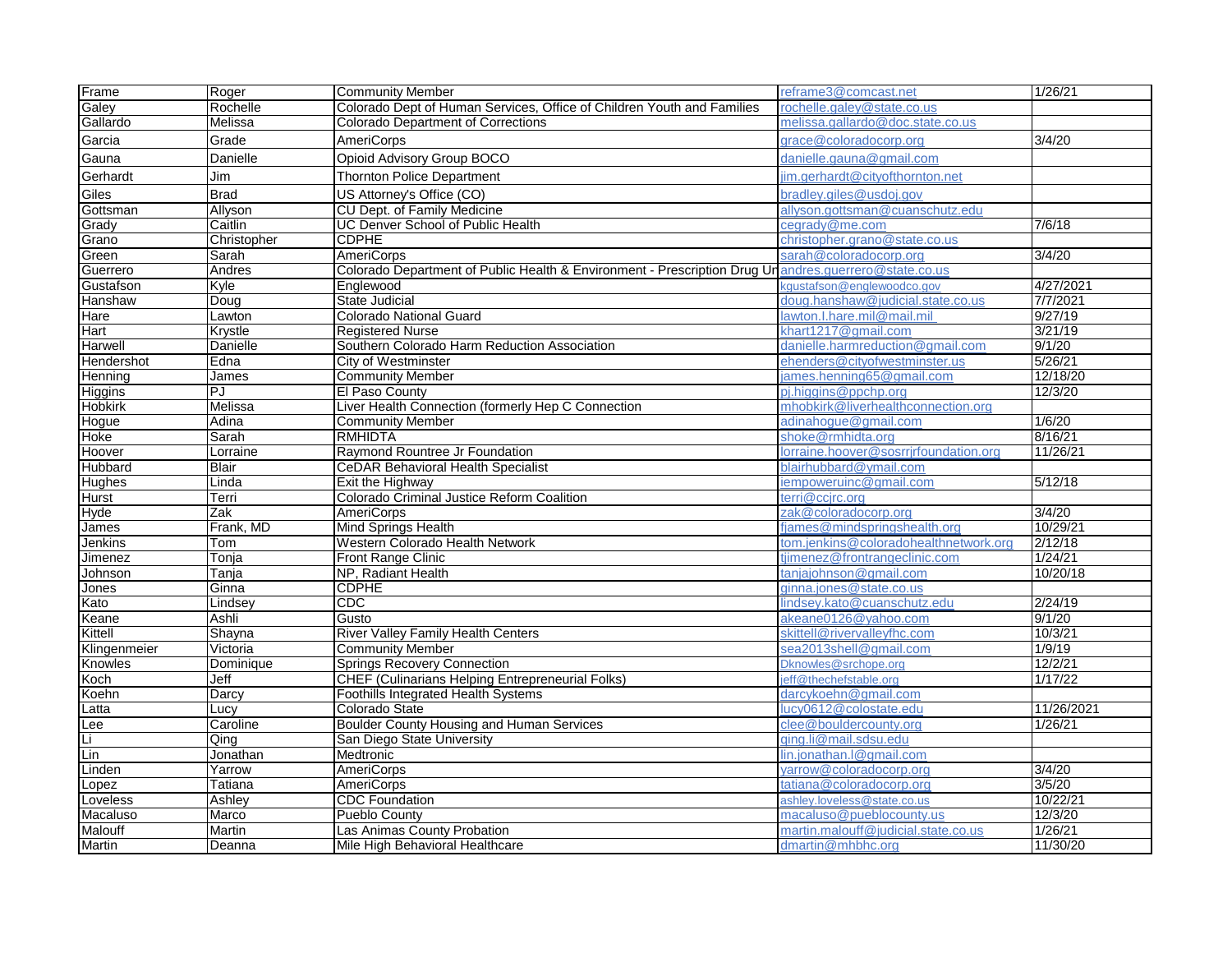| Martinez            | Matthew      | <b>AmeriCorps</b>                                                      | matthew@coloradocorp.org                 | 3/4/20    |
|---------------------|--------------|------------------------------------------------------------------------|------------------------------------------|-----------|
| Marquez             | Bev          | <b>Rocky Mountain Crisis Services</b>                                  | bmarquez@rmcrisispartners.org            |           |
| McCann              | Bobby        | Colorado Health Network                                                | bobby, mccann@coloradohealthnetwork      | 1/13/19   |
| <b>McDevitt</b>     | <b>Kim</b>   | Mile High Health Alliance                                              | kim@milehighhealthalliance.org           | 3/14/22   |
| McLaughlin          | Rachael      | Rocky Mountain Crisis Services                                         | rachaelm@rmcrisispartners.org            |           |
| Miller              | Joel         | Office of Behavioral Health                                            | ioel.miller@state.co.us                  | 8/20/18   |
| Miller              | Lisa         | Boulder County Probation, 20th Judicial District                       | lisam.miller@judicial.state.co.us        | 9/18/18   |
| Mobley              | James        | Aspen Pointe                                                           | James.Moblev@AspenPointe.org             | 11/30/20  |
| Nerenberg           | Mike         | Clinician                                                              | nerenberg52@gmail.com                    |           |
| O'Keefe             | Dawn         | Peak Vista Community Health Center                                     | papadinfamily@yahoo.com                  | 2/18/2022 |
| O'Keefe             | Julie        | Unknown (Pharmacist)                                                   | julieokeefe4@gmail.com                   |           |
| Olberding           | Gina         | Colorado Consortium for Prescription Drug Abuse Prevention             | gina.olberding@cuanschutz.edu            |           |
| Orril               | Mike         | <b>Chaffee County Public Health</b>                                    | morrill@chaffeecounty.org                |           |
| Padilla             | Raymond      | Colorado Drug Investigators Association                                | raymond.p.padilla@usdoi.gov              |           |
| Patel               | Nashel       | UC Denver School of Pharmacy student                                   | nashel.patel@cuanschutz.edu              | 7/6/18    |
| Payne               | Tyler        | Colorado Consortium for Prescription Drug Abuse Prevention             | tyler.payne@cuanschutz.edu               | 7/1/18    |
| Pellegrino          | Robyn        | Denver Springs Behavioral Helath Hospital                              | robyn.pellegrino@hotmail.com             |           |
| Piotti              | Louis        | Sober AF Entertainment                                                 | lipiotti@aftershockfam.org               | 2/18/2022 |
| Place               | Jennifer     | <b>CCPDAP</b>                                                          | iennifer.place@cuanschutz.edu            |           |
| <b>Platts</b>       | Debbie       | A Way Forward, Inc.                                                    | daplatts1@comcast.net                    | 3/4/21    |
| Proffitt            | Alexandra    | Centura                                                                | blavr5@aol.com                           | 5/17/18   |
| Quintana            | Latisha      | <b>Fourth Judicial District</b>                                        | latisha.quintana@judicial.state.co.us    | 2/9/21    |
| Raville             | Lisa         | Harm Reduction Action Center                                           | isa.harm.reduction@gmail.com             |           |
| Reeves              | Todd         | <b>Westminster Police Department</b>                                   | treeves@cityofwestminster.us             |           |
| Richardson          | Emily        | Office of Behavioral Health                                            | emily.richardson@state.co.us             | 4/2/18    |
| Robertson           | Janet        | Lay Person                                                             | info@thistledubh.net                     |           |
| Rocha               | Cassandra    | City & County of Denver                                                | cassandra.rocha@denvercountvcourt.org    | 6/7/2021  |
| Rodriguez           | Nathan       | <b>AmeriCorps</b>                                                      | nathan@coloradocorp.org                  | 3/4/20    |
| Root                | Mike         | Retired - Law Enforcement                                              | mikeroot10@gmail.com                     |           |
| Rorke               | Marion       | Denver Environmental Health                                            | marion.rorke@denvergov.org               |           |
| Rumely              | <b>Duke</b>  | Sober AF Entertainment                                                 | duke@soberafe.com                        | 2/18/2022 |
| Russell             | Kelly        | Office of Behavioral Health                                            | kelly.russell2@state.co.us               | 11/27/20  |
| Ryan                | Courtnay     | Telligen QIN-QIO                                                       | crvan@telligen.com                       | 12/9/19   |
| Sager               | <b>Miles</b> | Millennium Health                                                      | miles.sager@millenniumhealth.com         |           |
| Saenz               | Lisa         | Servicios de la Rasa                                                   | lisaSa@serviciosdelaraza.org             | 1/24/21   |
| Saeedi              | Arman        | <b>UC School of Medicine</b>                                           | arman.saeedi@cuanachutz.edu              | 2/28/22   |
| Sandoval            | Susan        | Marriage & Family Institute of Colorado                                | ssandoval@mfioc.org                      | 11/5/21   |
|                     | Jeff         |                                                                        | ieff.satur@longmontcolorado.gov          |           |
| Satur<br>Schrader   | Emily        | Longmont Police Department<br>CAAP                                     | emily@dimensionscc.com                   |           |
|                     | Darren       | <b>Drug Enforcement Administration</b>                                 | darren.r.schwindt@usdoj.gov              |           |
| Schwindt<br>Seldeen | Maggie       | <b>High Rockies Harm Reduction</b>                                     | maggie@highrockiesharmreduction          | 6/22/20   |
|                     |              |                                                                        |                                          | 10/7/18   |
| <b>Sellers</b>      | Monica       | Boulder County Probation, 20th Judicial District<br><b>Hope Center</b> | monica.sellers@judicial.state.co.us      | 2/2/21    |
| Severson            | Skylar       |                                                                        | skylar@ourhopecenter.org                 |           |
| Sharma              | Jyoti        | The Reentry Initiative                                                 | iyoti@reentryinitiative.org              | 2/2/21    |
| Shlay               | Judy         | Denver Public Health                                                   | Judith.Shlav@dhha.org                    |           |
| Simbeye             | Lindsev      | <b>Consortium External Relations Strategist</b>                        | lindsey.simbeye@cuanschutz.edu           | 1/21/20   |
| Sivanich            | Andrea       | <b>State Court Administrator's Office</b>                              | andrea.sivanich@judicial.state.co.us     | 12/8/21   |
| Skelding            | Cheri        | Rocky Mountain Crisis Services                                         | cskelding@rmcrisispartners.org           |           |
| Smith               | Dana         | <b>Phoenix Multisport</b>                                              | danas@phoenixmultisport.org              |           |
| Smith               | Joyce        | <b>Creative Treatment Options</b>                                      | joyce.smith@creativetreatmentoptions.com | 2/28/2022 |
| Smith               | Justin       | Larimer County Sheriff's Department                                    | smithje@co.larimer.co.us                 |           |